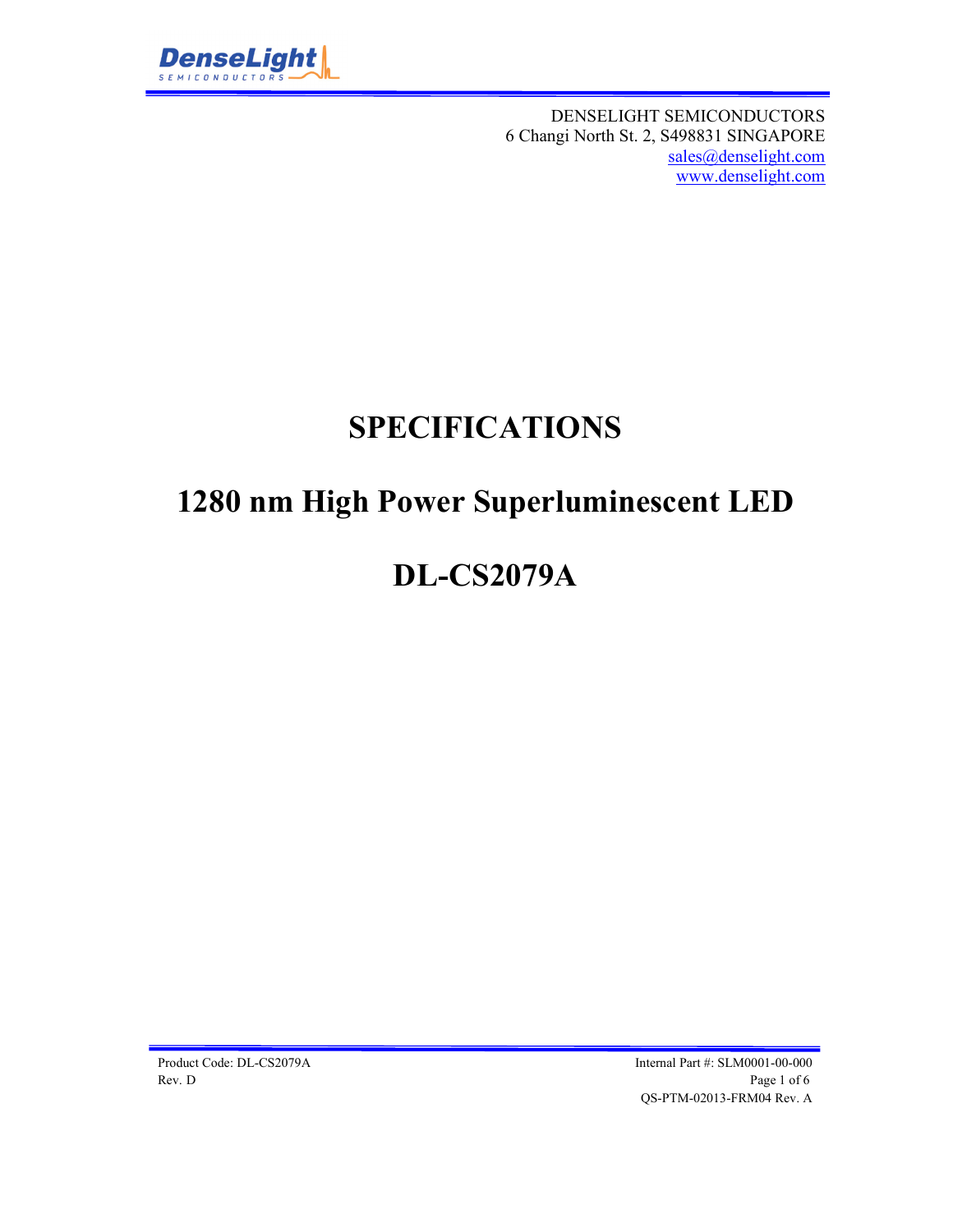

#### **A. PRODUCT DESCRIPTION**

The DenseLight DL-CS2079A series is a broadband SLED that operates in a true inherent superluminescent mode. This superluminescent property generates broader band at higher drive currents in contrast to other conventional SLEDs which are ASE-based, where high drive tends to give narrower band. Its low coherence reduces Rayleigh backscattering noise. Coupled with high power and large spectral width, it offsets photoreceiver noise and improves spatial resolution (in OCT) and measurand sensitivity (in sensors). The SLED is available in 14-pin BTF package. It is compliance with the requirements of Telcordia GR-468-CORE.

Enabled by DensePIC<sup>TM</sup> spread spectra bandgap engineering technology, future generations of DenseLight SLEDs promise higher chip powers (up to 50mW possible), and broader spectral bands (beyond 120nm). Higher levels of integration may feature integrated SLEDs with phase modulators, optical couplers and photodetectors into a complete optical sensor chipset.

For responsive prototyping enquiries please email: info@denselight.com

#### **B. FEATURES**

- Typical ex-fiber output power of  $>7mW$
- Typical 3dB bandwidth of >70nm
- Typical spectral modulation of 0.4dB
- 14-pin BTF package
- Single mode fiber

#### **C. APPLICATIONS**

- Fiber Optic Gyroscope
- Optical Test Instrument
- Fiber Optic Sensors
- Fiber Optic Communications
- Optical Coherence Tomography
- Biomedical Imaging Device
- Clinical Healing Equipment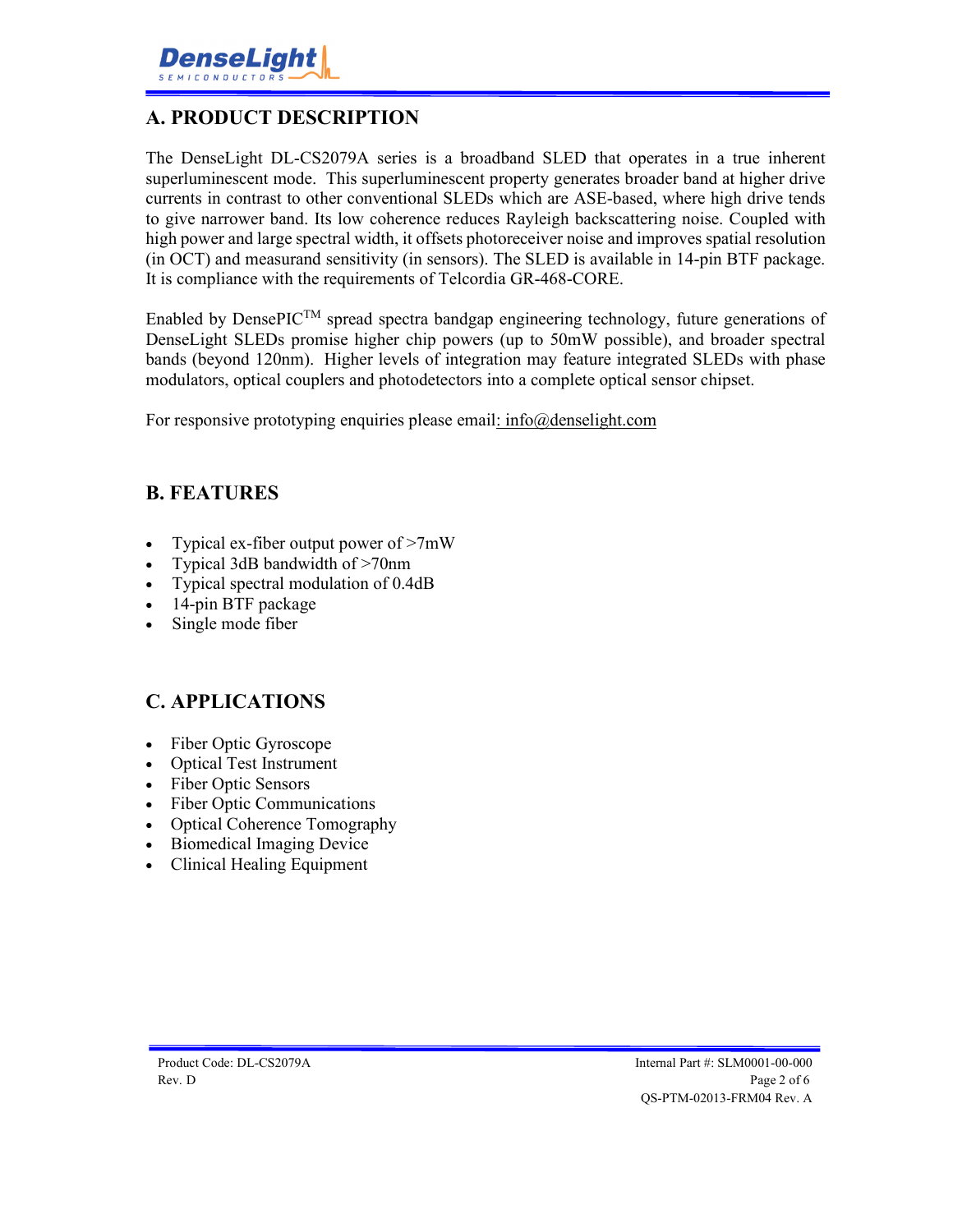

### **D. ABSOLUTE MAXIMUM RATINGS**

| Parameter                      | <b>Symbol</b>            | <b>Condition</b>         | Min                      | <b>Max</b>     | Unit            |
|--------------------------------|--------------------------|--------------------------|--------------------------|----------------|-----------------|
| Reverse voltage                | $V_{R}$                  |                          |                          | $\overline{2}$ | V               |
| Forward current                | $\rm I_{F}$              | $\overline{\phantom{a}}$ |                          | 450            | mA              |
| Forward voltage                | $V_{\rm F}$              | $I_{op}$                 |                          | 2.8            | V               |
| Case temperature               | $T_c$                    | $I_{op}$                 | $-40$                    | 65             | $\rm ^{\circ}C$ |
| SLED temperature <sup>1</sup>  | <b>T</b> <sub>SLED</sub> | $I_{op}$                 | $\theta$                 | 70             | $\rm ^{\circ}C$ |
| Thermoelectric cooler voltage  | $\rm V_{TEC}$            |                          |                          | 3.56           | V               |
| Thermoelectric cooler current  | <b>ITEC</b>              |                          | $\overline{\phantom{a}}$ | 2.6            | $\mathsf{A}$    |
| Storage temperature            | $T_{\text{stg}}$         | Unbiased                 | $-40$                    | 85             | $\rm ^{\circ}C$ |
| Storage humidity               |                          |                          | 5                        | 85             | %RH             |
| Electro static discharge (ESD) | V <sub>ESD</sub>         | Human body<br>model      |                          | 500            | V               |
| Lead soldering temperature     | $S_{temp}$               | ۰                        |                          | 260            | $\rm ^{\circ}C$ |
| Lead soldering time            | $S_{time}$               |                          |                          | 10             | sec             |

### **E. SPECIFICATIONS (TSLED = 25 C)**

| Parameter                     | Symbol           | Condition                | Min                      | <b>Typ</b> | Max                      | Unit      |
|-------------------------------|------------------|--------------------------|--------------------------|------------|--------------------------|-----------|
| Operating current             | $I_{op}$         | $\overline{\phantom{a}}$ | $\overline{\phantom{a}}$ |            | 400                      | mA        |
| Forward voltage               | $V_{\rm F}$      | $I_{op}$                 | $\overline{\phantom{0}}$ |            | 2.4                      | V         |
| Power in SMF                  | $P_{o}$          | $I_{op}$                 | 7                        |            | $\overline{\phantom{0}}$ | mW        |
| Central wavelength            | λ                | $I_{op}$                 | 1260                     | 1275       | 1290                     | nm        |
| Bandwidth                     | $B_{FWHM}$       | $I_{op}$                 | 70                       |            | $\overline{\phantom{a}}$ | nm        |
| Spectrum modulation           | R                | $I_{op}$                 | $\overline{\phantom{a}}$ |            | 0.4                      | dB        |
| Thermistor resistance         | $R_{therm}$      | $T = 25 °C$              | 9.5                      | 10         | 10.5                     | $k\Omega$ |
| Thermoelectric cooler voltage | V <sub>TEC</sub> | $I_{op}$                 | $\overline{\phantom{0}}$ |            | 2.9                      | V         |
| Thermoelectric cooler current | <b>ITEC</b>      | $I_{op}$                 | $\overline{\phantom{a}}$ |            | 1.6                      | A         |

<sup>1</sup> T<sub>SLED</sub> is monitored by internal thermistor with external pin out.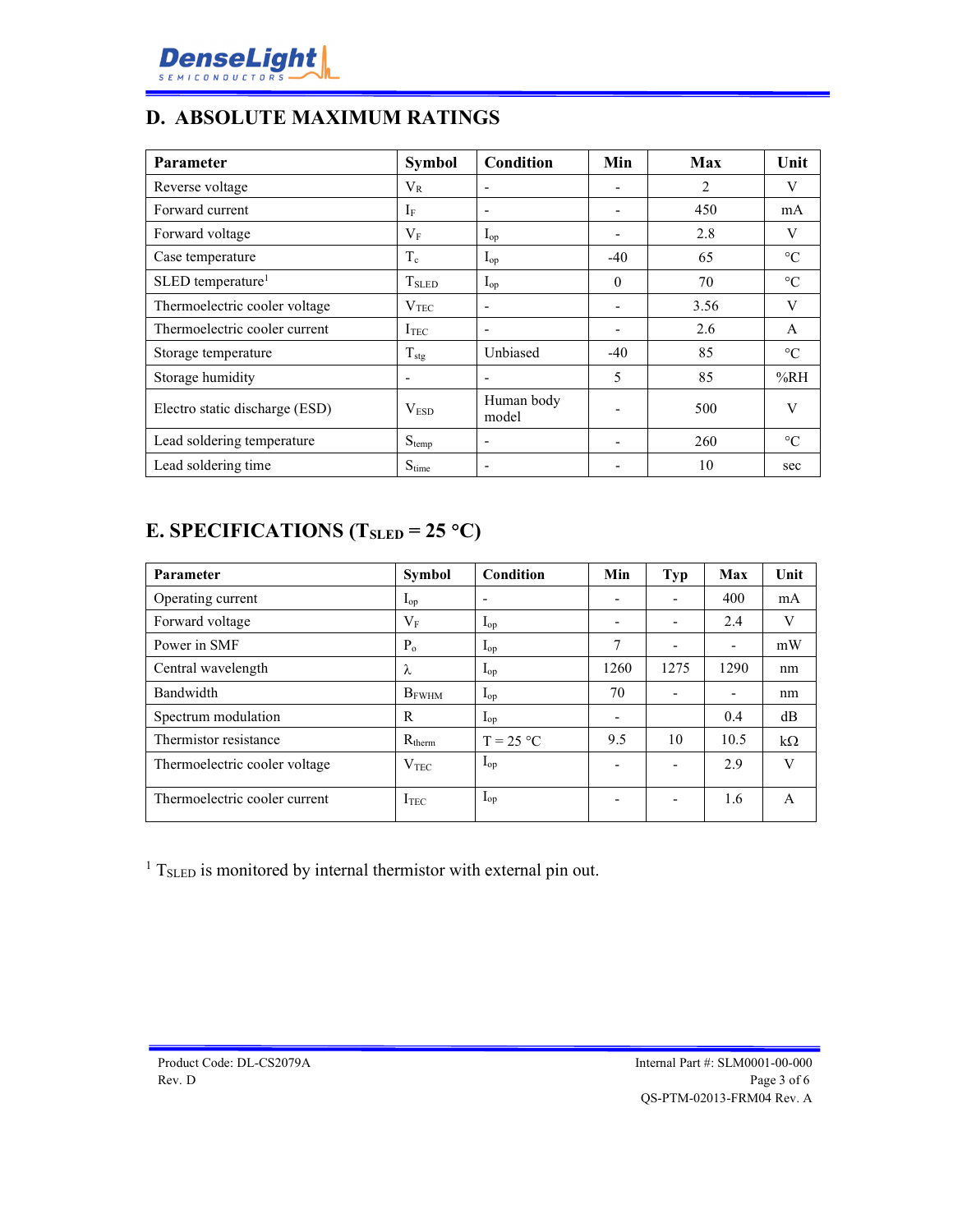

### **F. PACKAGE**

**BTF package** 

| <b>Description</b>     |  |
|------------------------|--|
| <b>BTF</b>             |  |
| $SMF-28$               |  |
| $9 \mu m$              |  |
| $125 \mu m$            |  |
| $245 \mu m$            |  |
| $900 \mu m$ loose tube |  |
| lm                     |  |
| $>40$ mm               |  |
| FC/APC                 |  |
| See figure             |  |
|                        |  |



| Pin Assignment |                    |
|----------------|--------------------|
| 1              | TEC+               |
| $\overline{2}$ | <b>THE RMISTOR</b> |
| 3              |                    |
| 4              |                    |
| 5              | <b>THE RMISTOR</b> |
| 6              |                    |
| 7              |                    |
| 8              |                    |
| 9              |                    |
| 10             | SLED ANODE +       |
| 11             | SLED CATHODE -     |
| 12             |                    |
| 13             | CASE               |
| 14             | TEC                |

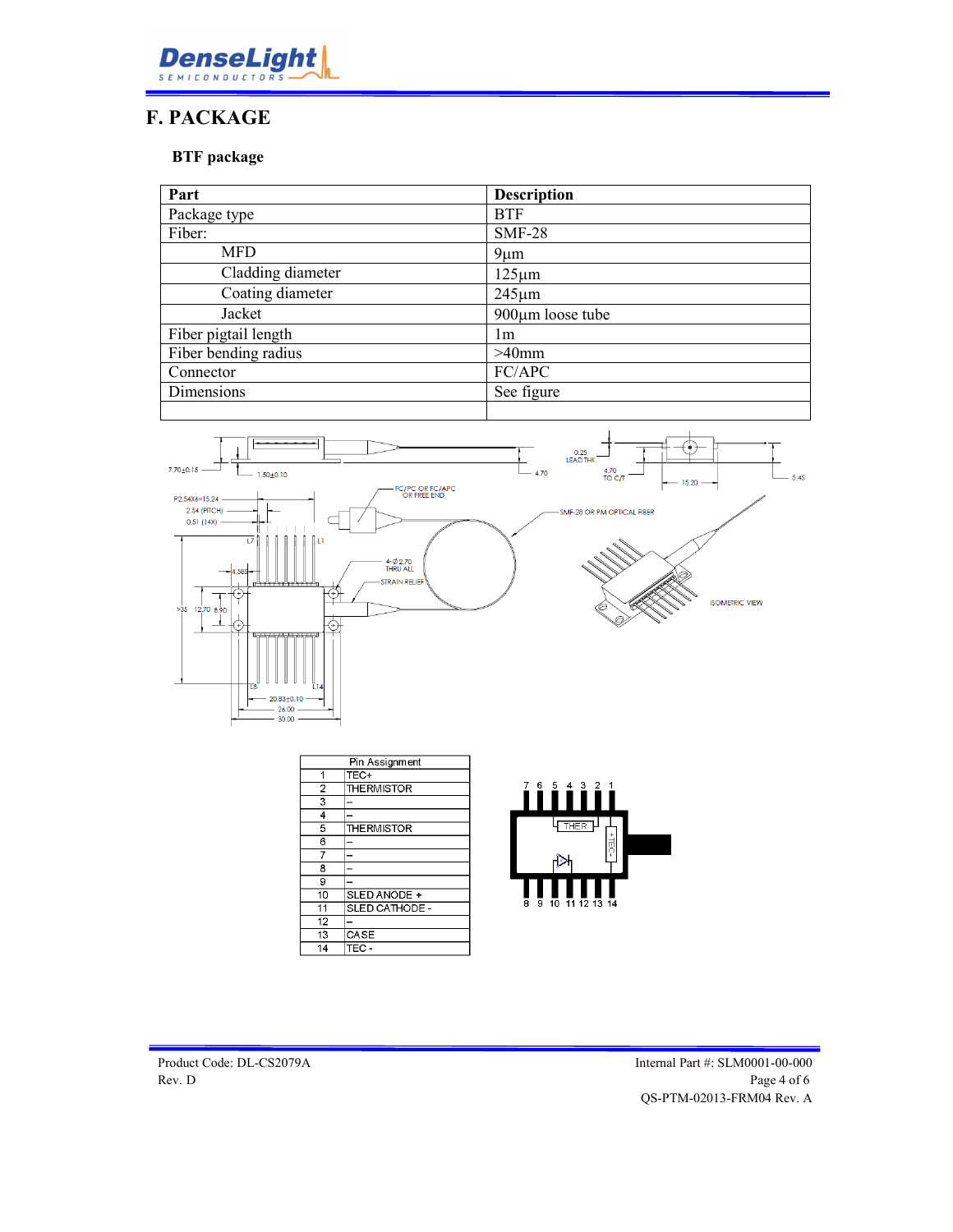

### **G. TYPICAL PERFORMANCE CHARACTERISTICS**

Operating condition:  $T_{SLED} = 25$  °C



**I-V Curve**